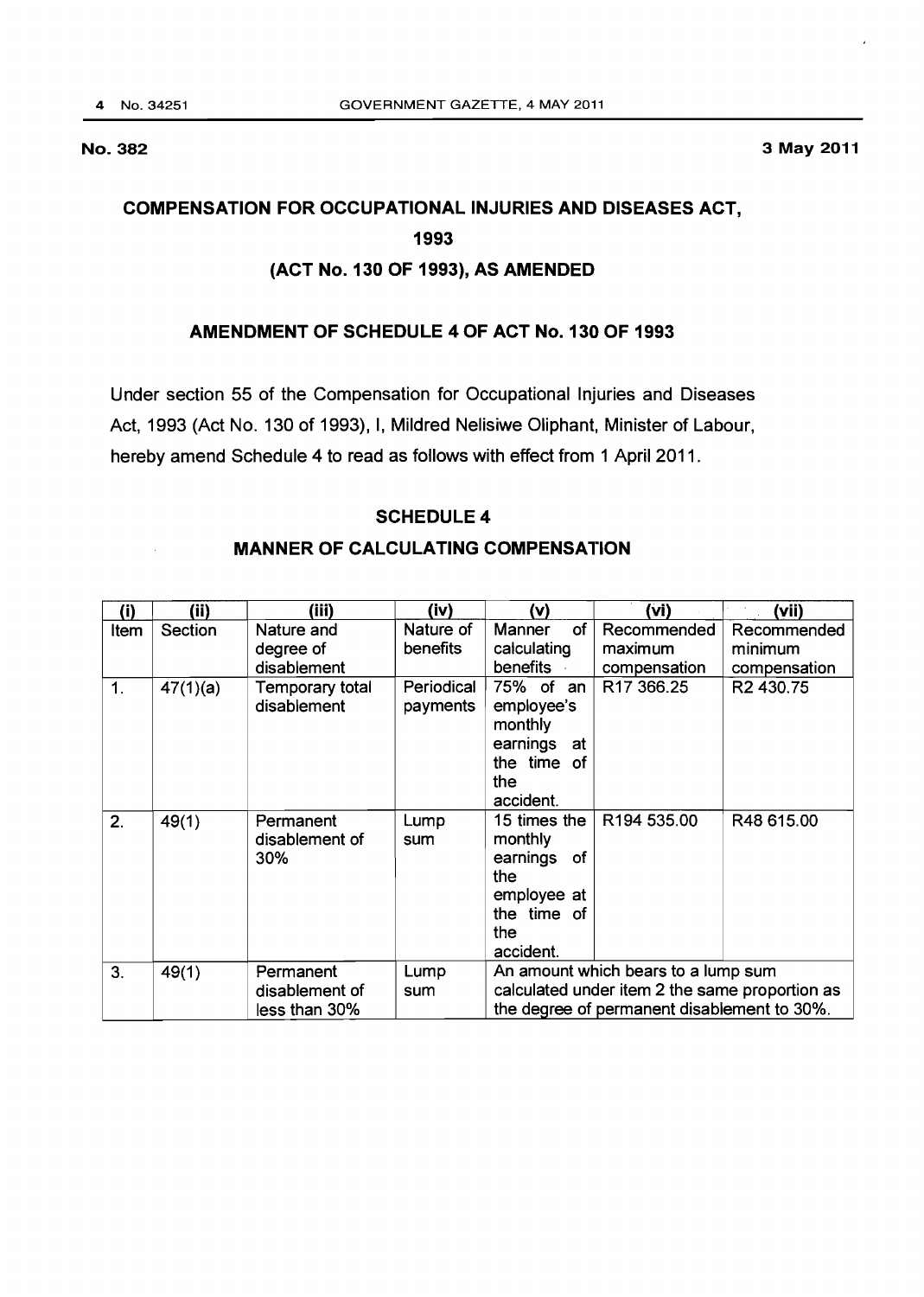$\ddot{\phantom{0}}$ 

| (i)                | (ii)     | (iii)          | (iv)      | (v)                                        | (v <sub>i</sub> )                              | (vii)        |
|--------------------|----------|----------------|-----------|--------------------------------------------|------------------------------------------------|--------------|
| Item               | Section  | Nature and     | Nature of | of<br>Manner                               | Recommended                                    | Recommended  |
|                    |          | degree of      | benefits  | calculating                                | maximum                                        | minimum      |
|                    |          | disablement    |           | benefits                                   | compensation                                   | compensation |
| $\boldsymbol{4}$ . | 49(1)    | Permanent      | Monthly   | 75% of and                                 | R <sub>17</sub> 366.25                         | R 2 430.75   |
|                    |          | disablement of | pension   | employee's                                 |                                                |              |
|                    |          | 100%           |           | monthly                                    |                                                |              |
|                    |          |                |           | earnings at                                |                                                |              |
|                    |          |                |           | the time of                                |                                                |              |
|                    |          |                |           | the accident                               |                                                |              |
| 5.                 | 49(1)    | Permanent      | Monthly   | A monthly pension which bears to a pension |                                                |              |
|                    |          | disablement of | pension   |                                            | calculated under item 4 the same proportion as |              |
|                    |          | less than 100% |           |                                            | the degree of permanent disablement to 100%.   |              |
|                    |          | but more than  |           |                                            |                                                |              |
|                    |          | 30%            |           |                                            |                                                |              |
| 6.                 | 54(1)(a) | Fatal          | Lump      | the<br>Twice                               | R 34 732.50                                    | R4 861.50    |
|                    |          |                | sum       | employee's<br>monthly                      |                                                |              |
|                    |          |                |           | pension that                               |                                                |              |
|                    |          |                |           | would have                                 |                                                |              |
|                    |          |                |           | been                                       |                                                |              |
|                    |          |                |           | to<br>payable                              |                                                |              |
|                    |          |                |           | the                                        |                                                |              |
|                    |          |                |           | employee                                   |                                                |              |
|                    |          |                |           | under item 4                               |                                                |              |
|                    |          |                |           | had he been                                |                                                |              |
|                    |          |                |           | totally                                    |                                                |              |
|                    |          |                |           | permanently                                |                                                |              |
|                    |          |                |           | disabled.                                  |                                                |              |
| 7.                 | 54(1)(b) | Fatal          | Monthly   | 40% of the                                 | R 6 946.50                                     | R972.30      |
|                    |          |                | pension   | monthly                                    |                                                |              |
|                    |          |                |           | pension that<br>would have                 |                                                |              |
|                    |          |                |           | been                                       |                                                |              |
|                    |          |                |           | payable<br>to                              |                                                |              |
|                    |          |                |           | the                                        |                                                |              |
|                    |          |                |           | employee                                   |                                                |              |
|                    |          |                |           | under item 4                               |                                                |              |
|                    |          |                |           | had he been                                |                                                |              |
|                    |          |                |           | totally                                    |                                                |              |
|                    |          |                |           | permanently                                |                                                |              |
|                    |          |                |           | disabled.                                  |                                                |              |
| 8.                 | 54(1)(c) | Fatal          | Monthly   | 20% of the                                 | R 3473.25                                      | R486.15      |
|                    |          |                | pension   | monthly                                    |                                                |              |
|                    |          |                |           | pension that<br>would have                 |                                                |              |
|                    |          |                |           | been                                       |                                                |              |
|                    |          |                |           | payable<br>to                              |                                                |              |
|                    |          |                |           | the                                        |                                                |              |
|                    |          |                |           | employee                                   |                                                |              |
|                    |          |                |           | under item 4                               |                                                |              |
|                    |          |                |           | had he been                                |                                                |              |
|                    |          |                |           | totally                                    |                                                |              |
|                    |          |                |           |                                            |                                                |              |
|                    |          |                |           |                                            |                                                |              |